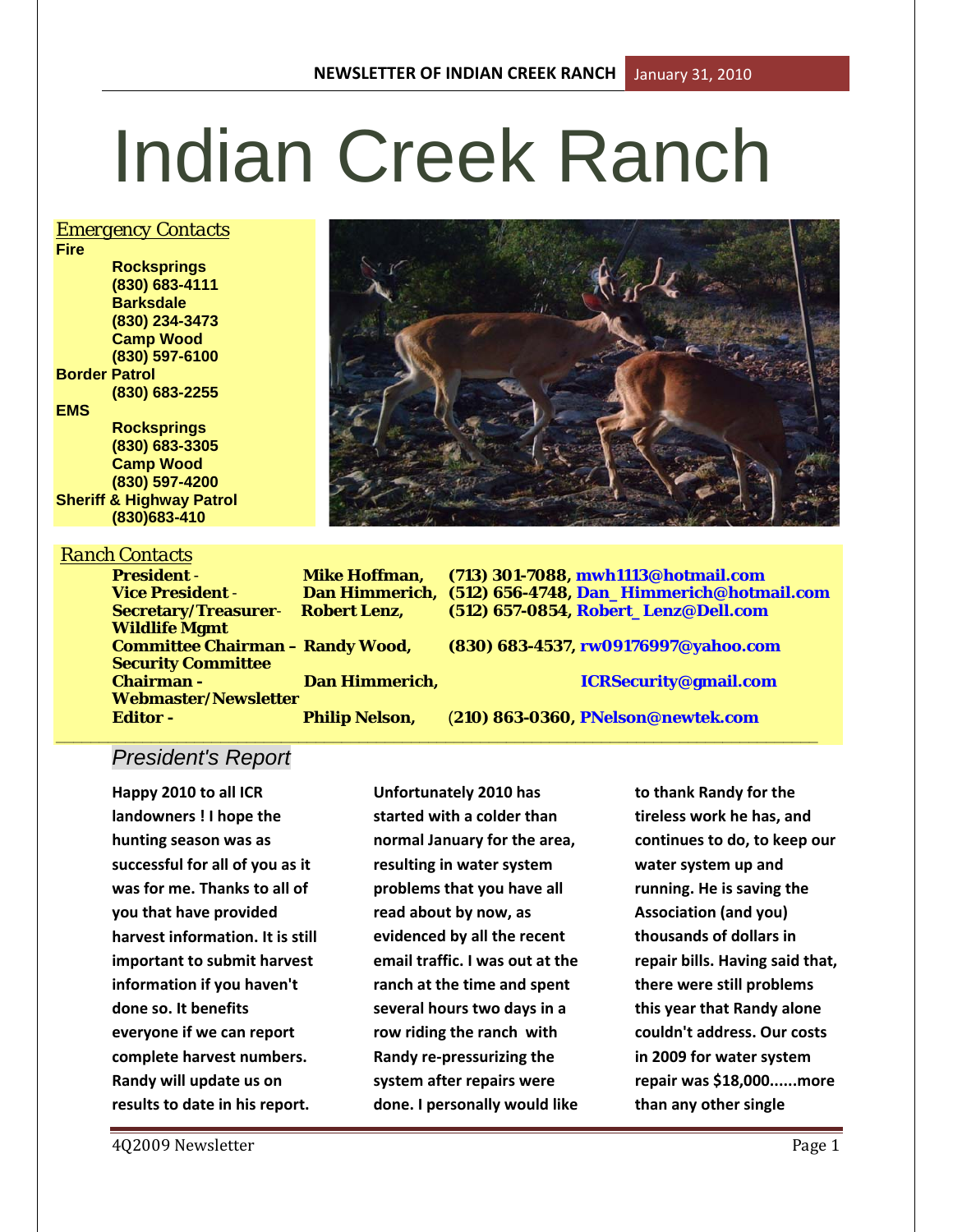# *President's Report (cont.)*

**expense (see Robert's Report). We continue to work on ways to reduce this expense to the Association. Dan will talk more about our water system and road maintenance in his report.**

**In 2009 we delayed road maintenance due to water system expenses. But in early 2010, it will need to have a high priority, especially with all the recent rains. The Board will be working very soon to determine priority areas and develop a road maintenance plan.**

**Another recent issue that affects each of us individually is the 2009 Annual Report required by the Edwards County Appraisal District. As all of you should know by now, this Annual Report was** 

**requested by ECAD to be submitted by the end of January 2010. However, due to a mailing problem, the deadline has been extended to the end of February. This was announced at the TPWD Wildlife Management Plan seminar held on January 16- 17. For those of you that were unable to attend I will shortly be sending out a brief summary of that seminar.** 

**However there are two things you can (and should) access immediately:**

**1. Guidelines that the ECAD will use in evaluating your Annual Reports are available at www.trueautomation.com (select Edwards County in the drop down menu). Read them carefully.**

**2. A CD was handed out at the seminar by the TPWD. All of the information on this CD is available to ICR landowners on** 

**www.richworthenterprises.com. There is a tremendous amount of information here, some of which was presented at the Seminar.**



**Finally, our 2010 Budget will be the same as 2009...roughly \$32,000. Invoices for Association dues will be going out in February. Please pay them promptly.**

**If you have any questions, please contact me by email to ensure a quick response.... and send me pictures to include in the newsletter...they will remain anonymous....**

**Mike**

# *Vice President's Report*

**Greetings, and happy 2010 -**

**During the period between our last newsletter and this one, there has been an awful lot of activity at Indian Creek Ranches. First, it looks as though the 2009-2010 deer** 

**season was quite successful, with several great bucks taken off ICR. That said, we still have a ways to go to fulfill our management objective of achieving our desired buck to doe ratios.**

**I've decided to use this space to write to you about the recent** 

*\_\_\_\_\_\_\_\_\_\_\_\_\_\_\_\_\_\_\_\_\_\_\_\_\_\_\_\_\_\_\_\_\_\_\_\_\_\_\_\_\_\_\_\_\_\_\_\_\_\_\_\_\_\_\_\_* **severe weather, and the actions taken on behalf of the entire association to ameliorate the situation as best we can. Over the past month or so, you've receive several emails from me related to the damage that the recent freezing weather has done to our water system. It is really amazing to see solid brass**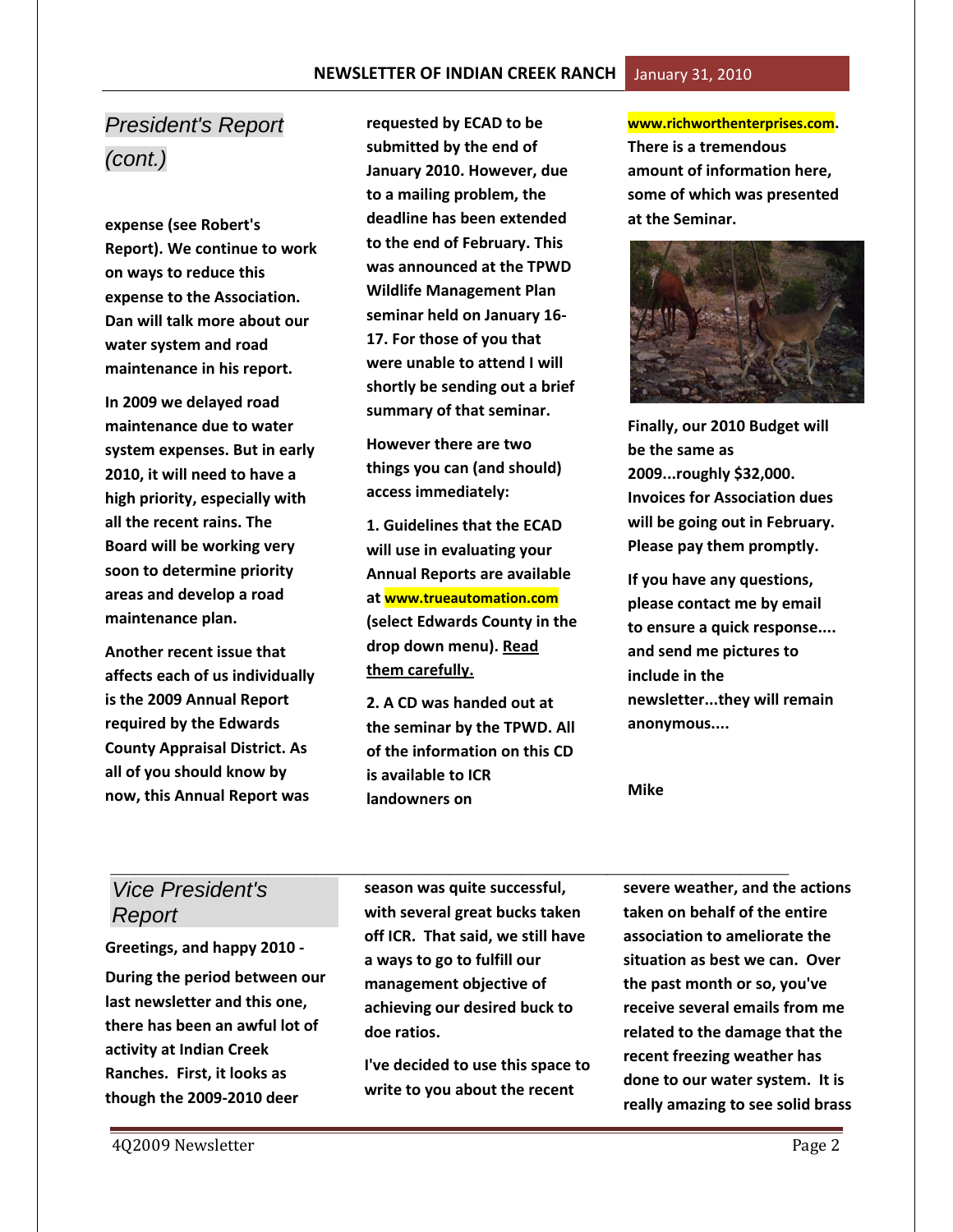# *Vice Presidents Report (cont* **.)**

**valves split open, poly pipe bubbled and ruptured, and ice shrouding various driveways, cabins, and driveways. Randy Wood has been a serious trouper through all of this, working up and down our water system identifying leaks, turning off sections of the system, fixing leaks, turning the system on, finding more leaks, etc. This is not a trivial piece of work, and we all owe Randy a debt of gratitude for the work he does. Overall, we had just under 30 breaks in the system. The breaks were about evenly split between valve ruptures and ruptures in the transition pieces between the main lines and the landowner valves. We were very fortunate that none of the 2" pipe running around the ranch burst.**

**There are a couple of things that you should be aware of:**

**1) The association is responsible, and will repair the primary drops to each property. 2) The association will coordinate, but not cover, the repair of breaks in any single land-owner's second or third 'drop' from the main line. For example, in my case, my main drop was fine after the freeze, but the 2nd line to my tract suffered a burst valve. I am**



**responsible for the costs to repair that break.**

**Two things are working in favor of each landowner affected by the weather:** 

**1) Since the association has to bring Emmit King out to fix the primary drops, each individual landowners does not have to** 

**incur the \$350 trip fee associated with each visit Emmit makes to the ranch.** 

**2) We can prorate the labor costs to landowners who have breaks in their 2nd or 3rd 'drops', which will significantly reduce any individual's cost for repairs. If your ranch is thus affected, please expect an invoice (prorated) to fix your extended system.**

**Finally, we expect that the total cost to the association will be between \$2500 and \$3500. This freeze will have a material impact on our road maintenance budget into 2010. That said, we are laser-focused on sorting out the road issues as they occur (fyi: last week's rain washed out several low-water crossings, as well as several roads on steep grades), and effecting repairs as costeffectively as we can.** 

**Dan**

## *Security Report*

**Over the past quarter, we've seen an increase in security related events. These events are occurring in 1 of 3 categories.**

#### **Category 1: Illegal Alien Traffic**

**\_\_\_\_\_\_\_\_\_\_\_\_\_\_\_\_\_\_\_\_\_\_\_\_\_\_\_\_\_\_\_\_\_\_\_\_\_\_\_\_\_\_\_\_\_\_\_\_\_\_\_\_\_\_\_\_\_\_\_\_\_\_\_\_\_\_\_\_\_\_\_\_\_\_\_\_\_\_\_\_\_\_\_**

**We've had a couple of landowners report break-ins related to illegal traffic. No major damage, just pilfering of food and water from cabins or trailers. Our recommendation is to provide small supplies of** 

**water and foodstuff outside your dwelling, in order to deter break in. For example, leaving a 1 gallon water jug & a plastic jug of peanuts or mixed nuts may deter break-in. These guys are moving fast, and looking for targets of opportunity - but not to carry**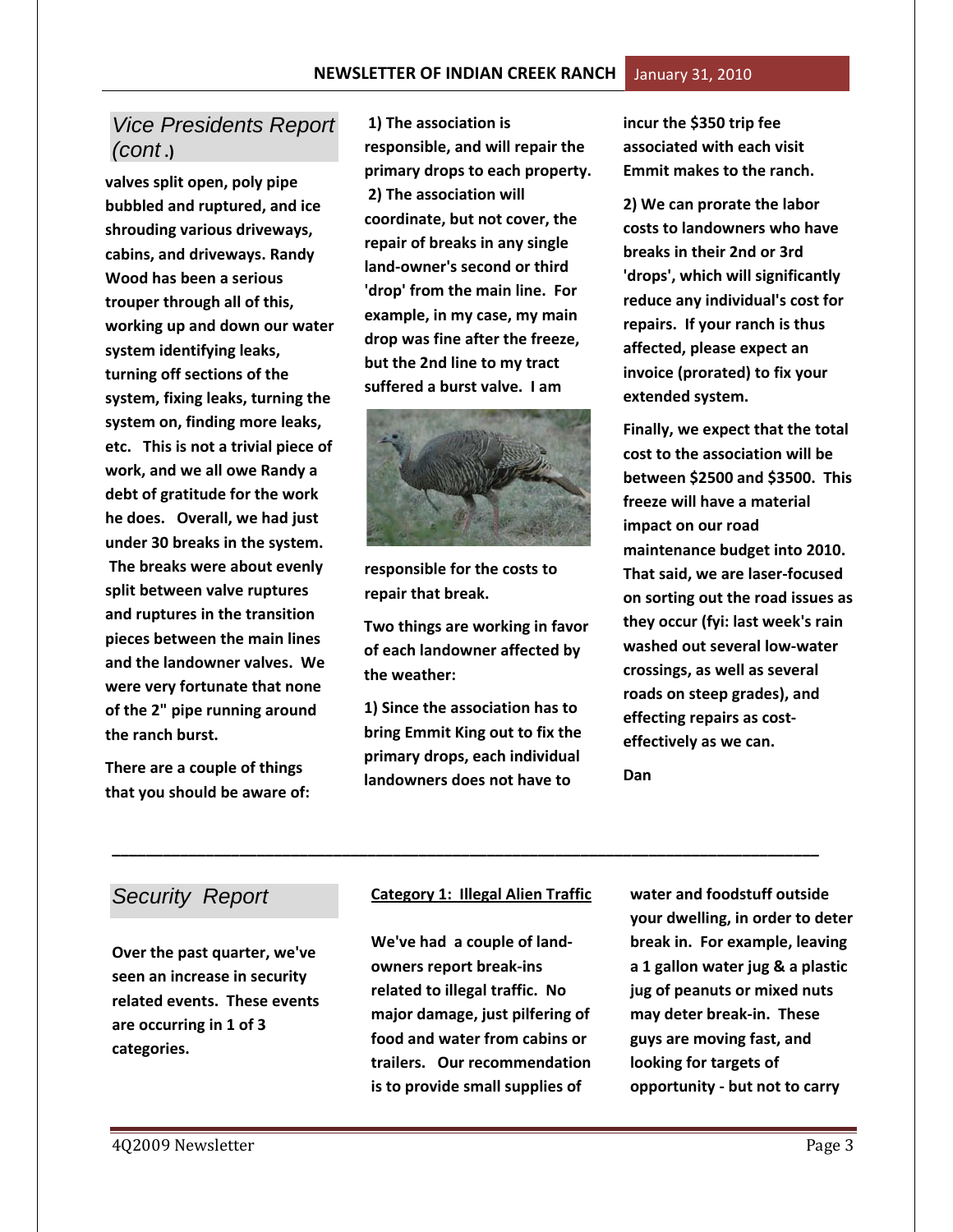#### *Security Report (cont* **.)**

**off property, just to find food and water. Providing nominal sources outside your cabin/trailer may deter these break-ins.**

#### **Category 2: Trespassers**

**During hunting season, we've had a number of trespassers caught on game cameras, either wandering around a land-owner's feeders, or driving ATVs onto landowner properties. If you have guests on your ranch, please be sure they know the tract boundaries, and understand the rights of adjacent property owners.** 

**If you intend to press charges against trespassers, please be aware of the property boundary marking requirements specified in Texas statute. For our ranches, each land owner must mark the boundary of his/her** 

**property at 1,000 foot intervals with either signs or purple paint/tape. There are specific requirements for height of tape, and size of tape in order to meet the definition of a properly marked property. The DA will not prosecute any trespass case unless the property in question is properly marked. Having a "No Trespassing" sign at your driveway is not enough.** 

#### **Category 3: New Plant Species**

**Many of you drive out to ICR through the lower hill-country area. Perhaps you have seen "Salt Willow" in many lowlying areas on your way out to the ranch. Salt Willow is a pervasive, invasive species that, as a byproduct of it's propagation, alkalizes soil to prevent competing species from thriving. Over the past year, we've begun to see Salt Willow around ICR, particularly in low-lying areas, and in areas where water leakage is occurring. Kill Salt Willow. To** 

**quote the great film "Apocalypse Now", "Terminate, with extreme prejudice". If you have any questions about identifying this invasive species. please write me at Dan\_Himmerich@hotmail.com and I'll be happy to send you pictures of Salt Willow plants. Unchecked, these plants are as aggressive as blue juniper (cedar). Kill them all, and let God sort them out. (sorry, just get a bit carried away on this topic).**

**Dan** 



# *Wildlife Committee Report*

**Another hunting season has come and gone and it looks like many of you were** 

**successful. The harvest data in the record book at the cattle guard along with data submitted via email shows a significant increase from last year.** 

**\_\_\_\_\_\_\_\_\_\_\_\_\_\_\_\_\_\_\_\_\_\_\_\_\_\_\_\_\_\_\_\_\_\_\_\_\_\_\_\_\_\_\_\_\_\_\_\_\_\_\_\_\_\_\_\_\_\_\_\_\_\_\_\_\_\_\_\_\_\_\_\_\_\_\_\_\_\_\_\_\_\_\_**

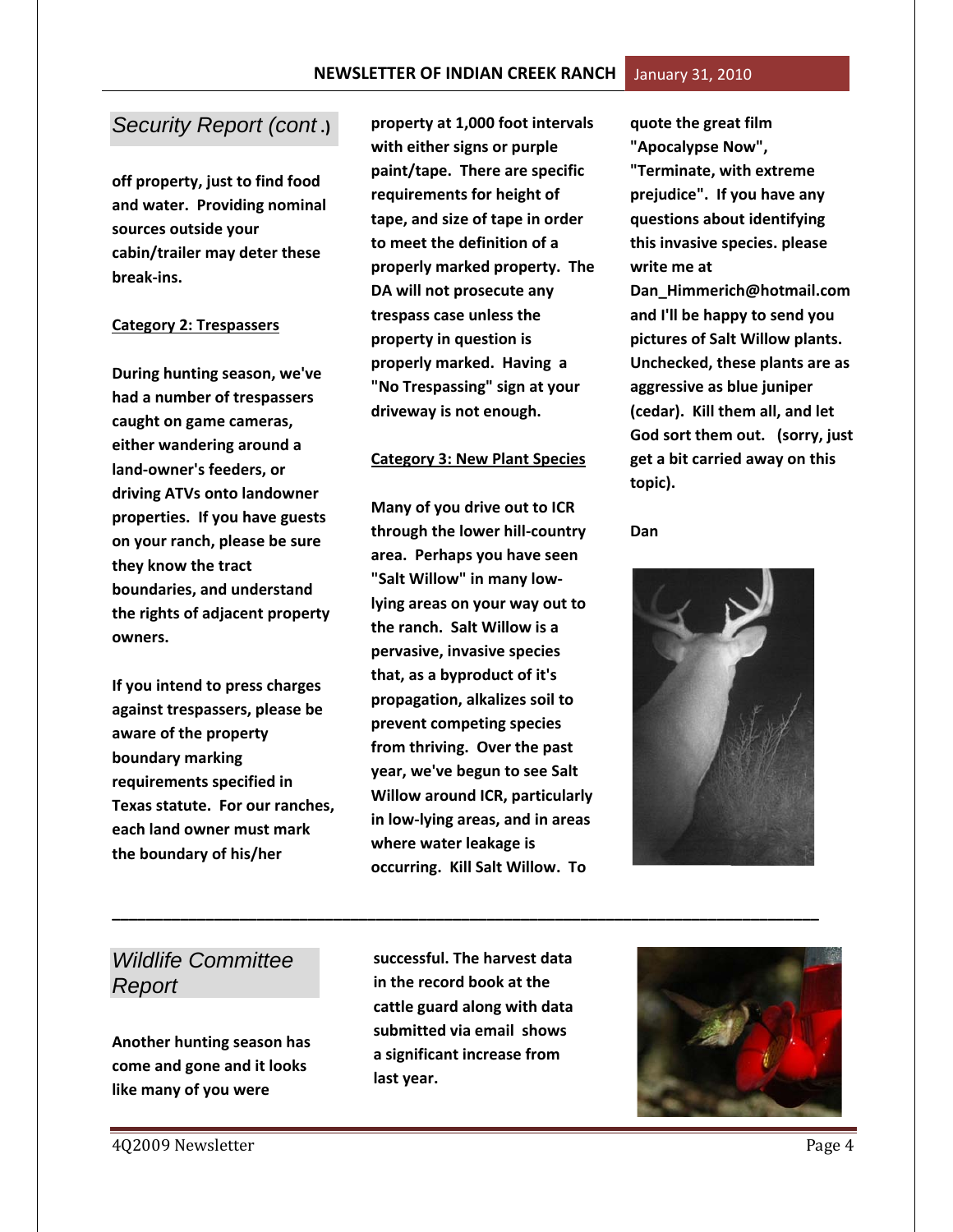# *Wildlife Committee Report (cont.)*

**Harvest to date:** 

- **61 whitetail bucks**
- **53 whitetail does**
- **116 hogs (down from last year)**
- **11 axis**
- **2 sika**
- **10 aoudad**
- **3 turkey**
- **2 fallow**

**I know that there were additional harvests that were not recorded and I would ask that you send me the information if you forgot to enter it in the notebook. You won't get a gold star (ok, you can have one), but with more data we will be able to make a more educated analysis of the census data and try to better manage our collective resource in 2010 and beyond. Additionally, the more complete picture we can present to the Tax office and TPWD, the better our chances are of acceptance without the kinds of aggravation we have experienced in the past.**

**The notebook shows some great bucks (up to 12 points, up to 175 pounds) were harvested.** 

**I also heard a rumor that that a 149 inch rack was harvested. One aoudad with 28 inch horns, and an axis with 30+ inch antlers was taken. I understand that a good number of trophies will make it to the wall. It would be nice to see some pictures on the web site. The 2009 census indicated that we should harvest more does, but we can see if we did enough when we do the 2010 census.** 



**Now, we need to look ahead. After two months of reduced protein consumption my feeder is getting hit harder each day. Browse availability has been reduced while some forbs are coming along, but the mast is effectively gone. Watch your camera images to track the condition of the deer and gauge when you need to start protein ( if you are not already doing so). Based on the past census data we have over twice the number of deer that the natural habitat will support,** 

**I was very pleased that some of you attended the wildlife management seminar on the 16th. I estimate that more than 200 folks were in attendance. The TPWD folks did a great job of walking us through their guidelines that the Tax Office is supposed to use. We asked a number of specific questions based on past problems with interpretations by the tax office and got great answers from TPWD. However, I don't know how effective we were since a number of our members noted that the appropriate tax office staff were seldom in the room to hear the presentations, the questions, or the answers. The chief appraiser did at the end of the meeting hand out a summary document with the comment that he would be using it as his interpretation of the guidelines (see Mike's report**

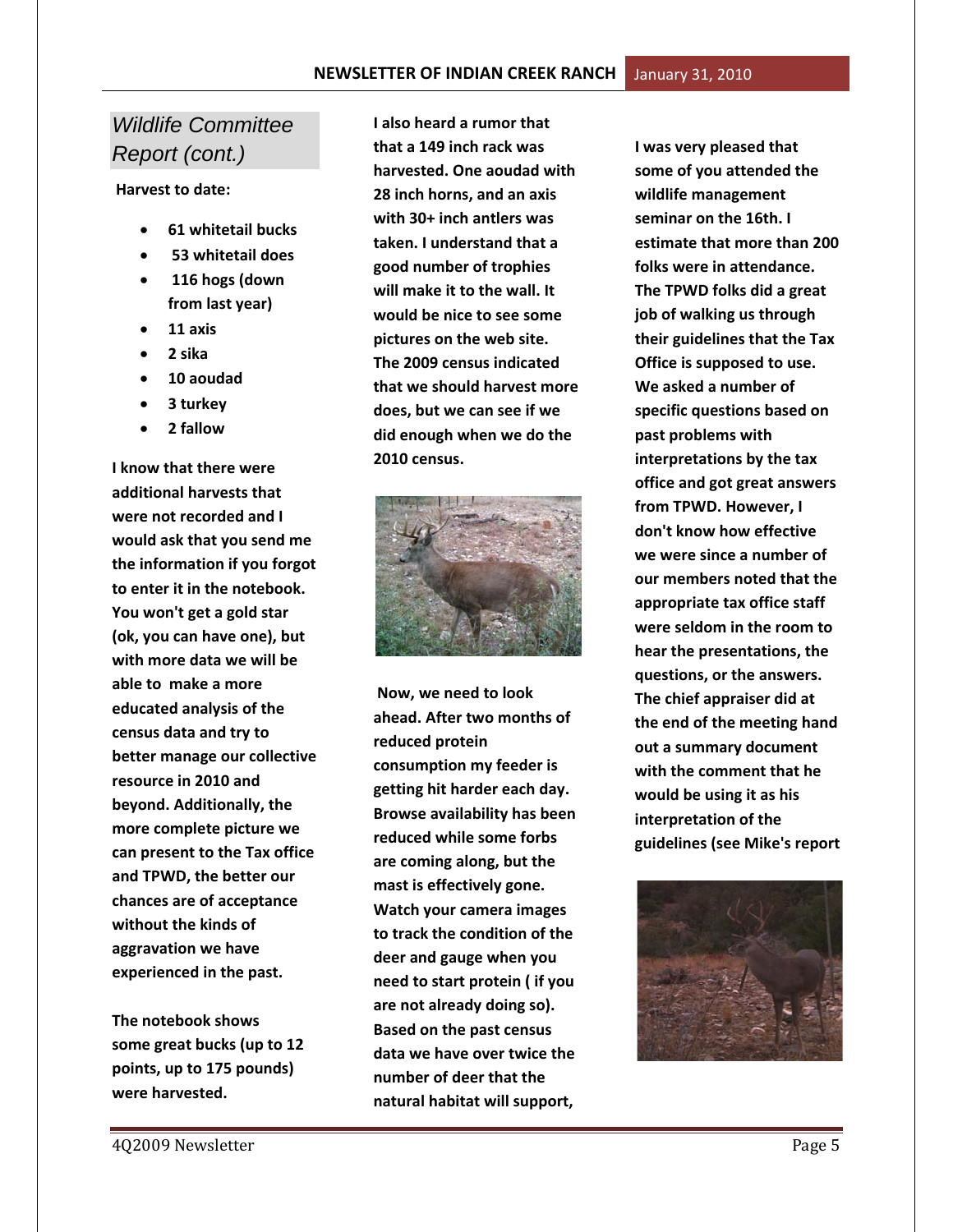# *Wildlife Committee Report (cont.)*

**for the website location of these guidelines).** 

**Each member should get a copy and refer to it in the annual report and any plan update.** 

**As a final note, in discussions with two wildlife biologists who are familiar with the ranch, I have been told that this ranch has never had the quality habitat or whitetail herd that we have today.**

**Randy**

**\_\_\_\_\_\_\_\_\_\_\_\_\_\_\_\_\_\_\_\_\_\_\_\_\_\_\_\_\_\_\_\_\_\_\_\_\_\_\_\_\_\_\_\_\_\_\_\_\_\_\_\_\_\_\_\_\_\_\_\_\_\_\_\_\_\_\_\_\_\_\_\_\_\_\_\_\_\_**



## *Treasurer's Report*

**As was previously mentioned, water system bills dominated our expenses the last half of 2009. It is extremely important that each landowner take care of your own system...wrap pipes, turn off the water while you are gone, etc. While we have made improvements to the system, \$18,000 of repairs is a major concern.**

**Look for your invoices for Association dues in the mail soon. You will have 60 days to pay them.**





**With such a successful hunting season, it would be nice to see pictures of some of those nice bucks you harvested this year.** 

**Robert**